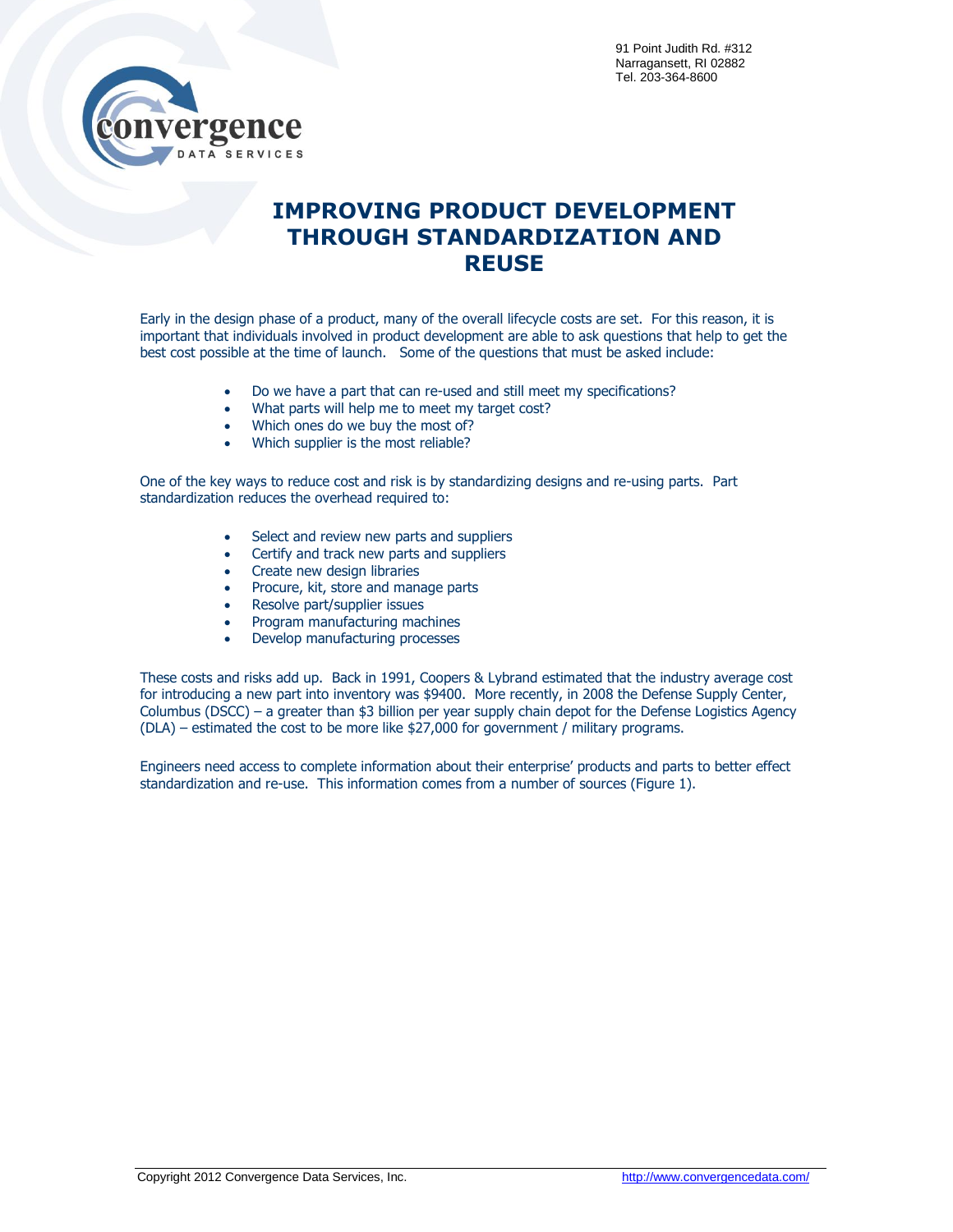



## **Figure 1 Engineers need information support early in the development cycle**

CAD/CAM and Product Data Management (PDM) / Product Lifecycle Management (PLM) systems do not provide the complete picture. Typically, existing parts are found in PDM/PLM systems via the part number and perhaps some small number of part describing attributes. This requires the engineer to have some prior knowledge of the specific part they are looking for in order to find it. This scenario is not optimum for finding parts across organizational and geographic boundaries.

Meanwhile, historical part classification successes show that typically 20 to 30 or more distinct attributes are required to fully describe an individual part. Typical engineering systems such as PLM don't usually provide for this high a number of distinct attributes. A data model such as this may be customized-in, but it is usually static and therefore difficult or expensive to amend over time as the business changes.

A parts classification solution like Design for Retrieval (DFR) from Convergence Data is optimized for enabling the standardization and re-use of enterprise part assets. DFR provides the capability for an enterprise to create a logical, hierarchical taxonomy of products, parts and assets according to the specific, inherent characteristics of those items – from the most broad classifications down to narrower and narrower criteria. In this way, item "Categories" are created which group items in "families" and "subfamilies" according to their similarities and independent of their use in specific product structures. In this way, each category has its own unique set of attributes which, in turn, may be searched against.

This detailed data model allows the federation of data across multiple, important dimensions or domains required for effective decision making, e.g.

- Physical and Technical Attributes
	- $\circ$  Physical Attributes length, width, weight, etc.
	- $\circ$  Functional Attributes pressure, flow rate, max operating temperature, etc.